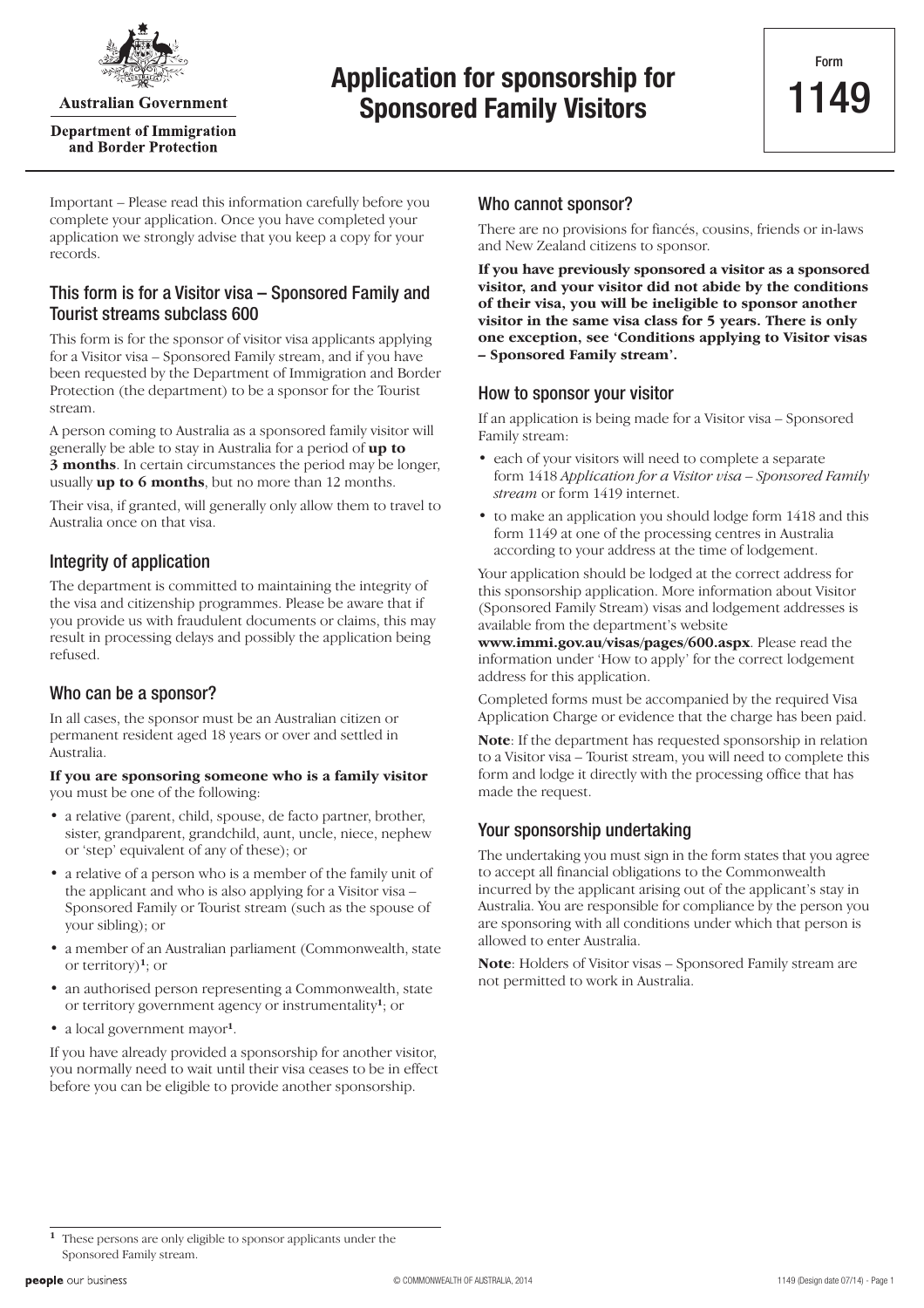## What is the security bond?

As the sponsor of the visa applicant, you may be requested to arrange for the lodgement of a security bond. A security bond may be requested for each individual visa applicant, including any travelling family members of the relative included in your sponsorship. The amount of security bond is determined on a case by case basis by a delegated officer and is generally between AUD5,000 and AUD15,000 per person. It should be noted, however, under the *Migration Act 1958* the decision to request a security bond is at the discretion of the delegated officer. Therefore, depending on the circumstances of the individual case, the delegated officer may ask for a security bond of any amount that they see as appropriate. You will be informed in writing if a bond is requested. The request will include details of where the security should be lodged, the amount requested, and information relating to refund arrangements.

#### **Note**:

- A security bond can be provided by a third party who is not the sponsor, however, this person should be aged 18 years or older.
- Your sponsorship, and any security bond requested, does not guarantee the grant of any visa. Each Visitor visa applicant must meet all visa requirements individually. The sponsorship you provide in this form is only one of the criteria which must be met by the visa applicant for a Visitor visa – Sponsored Family stream.

## What happens to the security bond?

The security bond will be refunded after the visitor you have sponsored has left Australia, provided they do not breach any visa conditions.

## Conditions applying to Visitor visas – Sponsored Family stream

Visitors to Australia must comply with the conditions of their visa. As a sponsor, you are responsible for ensuring that your visitor(s) complies with their visa conditions.

Visitor visas granted to sponsored family visitors will require that your visitor:

- must not work in Australia (8101);
- must not engage, for more than 3 months, in any studies or training while in Australia (8201);
- cannot apply for a further stay in Australia**<sup>2</sup>** (8503);
- must not remain in Australia after the expiry of the period of stay of the visa on which they entered Australia (8531).

If a visitor you have sponsored breaches any visa conditions, it may lead to cancellation of their visa and other penalties, including being detained. If the visitor you have sponsored breaches any visa conditions, including **if they do not depart before the expiry of the period of stay of their Visitor visa :**

- **you will be ineligible to sponsor another visitor for 5 years under the same visa class, unless you can satisfy the department that your sponsored visitor breached condition 8531 due to circumstances beyond their control and those circumstances arose after their arrival in Australia; and**
- **the security bond lodged to support your sponsored visitor will normally be forfeited.**

If your visitor requests a waiver of the 8503 'No Further Stay' condition and this results in your visitor remaining in Australia after their Visitor visa expires, they will still be taken to have breached the 8531 'Must leave before visa expiry' condition, and you will still incur the penalties listed above, even if the 8503 is waived and a further visa is granted.

If you have any questions or concerns about the conditions, you should ask for more information from your nearest office of the department in Australia.

## Visa validity

This visa generally allows stays of up to 3 months in Australia, although a stay of up to 12 months can be granted in certain circumstances.

Under Australia's migration regulations, decision-makers may grant a Visitor visa permitting the visa holder to travel to, and to remain in, Australia for a specified period that they see as appropriate. In some circumstances, the stay period granted may be less than the stay period requested.

## What documents do you need?

Proof of your relationship to the applicant must be provided with this form. For example, if you are sponsoring your sibling, you should provide a certified copy of your full birth certificate, showing details of your parents. If you are also sponsoring your sibling's spouse, you should provide a certified copy of their marriage certificate.

If you have changed your name since birth (for example, through marriage), you should also provide evidence of this.

You will also need to provide evidence of your Australian citizenship or permanent residence status. If you are an Australian citizen you will need to provide a certified copy of your citizenship certificate or, if Australian-born, a certified copy of your full birth certificate. If you are an Australian permanent resident you will need to provide a copy of your permanent residence visa. If you are unsure about the documents needed please contact your nearest office of the department in Australia.

If you are providing copies of documents they will need to be certified as true copies of the original by a Justice of the Peace, Commissioner for Declarations or a person authorised to witness Statutory Declarations.

## Communication with the sponsor of Visitor visa – Sponsored Family stream

In order for this application to proceed, the visa applicant will need to authorise you, the sponsor, to receive all written communications about the visa application, and to act on behalf of the visa applicant. The department will communicate with you about the visa application and will send you any written communications relating to the visa application that would otherwise have been sent to the visa applicant. The visa applicant will be taken to have received any documents sent to you, the sponsor, as if they had been sent to the visa applicant. The exchange of information may include personal information. To authorise you to receive all communications about the application, your sponsored visitor will need to complete the sections with the headings *Options for receiving written communications* and *Authorising sponsor* in their application form 1418.

**<sup>2</sup>** Except in limited circumstances which are outside their control, or to engage Australia's protection obligations under the 1951 Convention Relating to the Status of Refugees.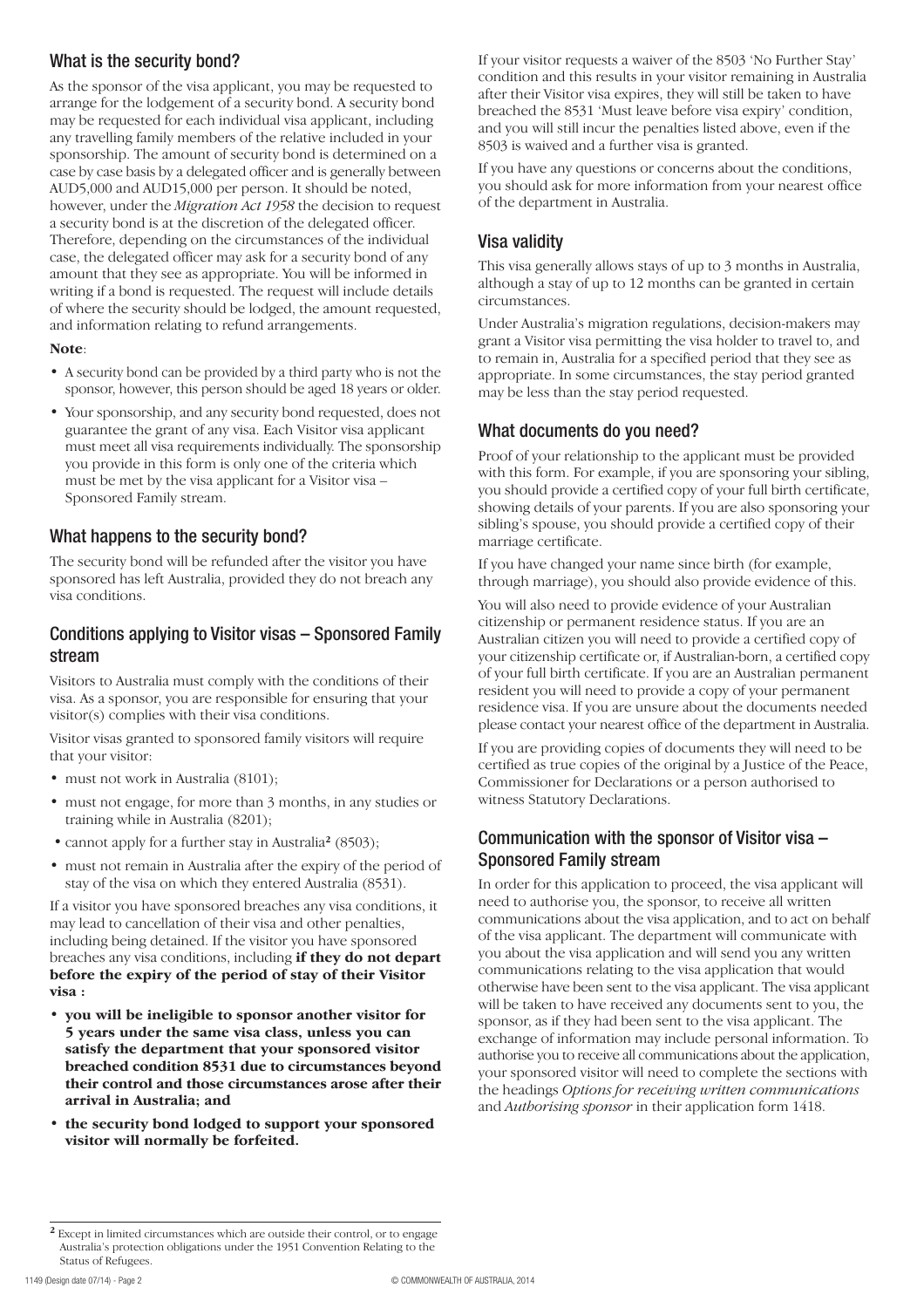### Immigration assistance

A person gives immigration assistance to you if he or she uses, or claims to use, his or her knowledge or experience in migration procedure to assist you with your visa application, request for ministerial intervention, cancellation review application, sponsorship or nomination.

In Australia a person may only lawfully give immigration assistance if he or she is a registered migration agent or is exempt from being registered. Only registered migration agents may receive a fee or reward for providing immigration assistance.

If an unregistered person in Australia, who is not exempt from registration, gives you immigration assistance they are committing a criminal offence and may be prosecuted.

#### **Sponsors of applicants for Visitor visas are exempt from the requirements to be registered as a migration agent in order to assist applicants in relation to Visitor visas.**

#### Migration agents in Australia

Migration agents in Australia must be registered with the Office of the Migration Agents Registration Authority (Office of the MARA) unless they are exempt from registration.

#### Migration agents outside Australia

Migration agents who operate outside Australia do not have to be registered. The department may give some overseas agents an ID number. This number does not mean that they are registered.

**Note**: Some Australian registered migration agents operate overseas.

#### Migration agent information

A migration agent is someone who can:

- advise you on the visa that may best suit you;
- tell you the documents you need to submit with your application;
- help you fill in the application and submit it; and
- communicate with the department on your behalf.

If you appoint a migration agent, the department will assume that your migration agent will be your authorised recipient, unless you indicate otherwise.

Your migration agent will be the person with whom the department will discuss your application and from whom it will seek further information when required.

You are not required to use a migration agent. However, if you use a migration agent, the department encourages you to use a registered migration agent. Registered agents are bound by the Migration Agents Code of Conduct, which requires them to act professionally in their clients' lawful best interests.

Information on migration agents, including a list of registered migration agents, is available on the Office of the MARA website **www.mara.gov.au**

You can also access information about migration agents on the department's website **www.immi.gov.au**

#### Exempt persons

The following people do not have to be a registered migration agent in order to provide immigration assistance, but they must not charge a fee for their service:

- a close family member (spouse, de facto partner, child, parent, brother or sister);
- a member of parliament or their staff;
- an official whose duties include providing immigration assistance (eg. a Legal Aid provider);
- a member of a diplomatic mission, consular post or international organisation.

#### Appointing a migration agent/exempt person

To appoint a migration agent/exempt person you should complete Question 21 *Options for receiving written communications*.

Your migration agent/exempt person should complete form 956 *Advice by a migration agent/exempt person of providing immigration assistance*.

Form 956 is available from the department's website **www.immi.gov.au/allforms/**

### Options for receiving written communications

If you do not appoint a migration agent/exempt person you may still authorise another person, in writing, to receive written communications on your behalf. This person is called the authorised recipient.

#### Authorised recipient information

All written communication about your application will be sent to your authorised recipient, unless you indicate that you wish to have health and/or character information sent directly to you.

The department will communicate with the most recently appointed authorised recipient as you may only appoint one authorised recipient at any time for a particular application.

You will be taken to have received any documents sent to that person as if they had been sent to you.

To appoint an authorised recipient you should complete:

- Question 21 *Options for receiving written communications*; and
- form 956A *Appointment or withdrawal of an authorised recipient*.

**Note**: Migration agents/exempt persons do not need to complete form 956A.

Form 956A is available from the department's website **www.immi.gov.au/allforms/**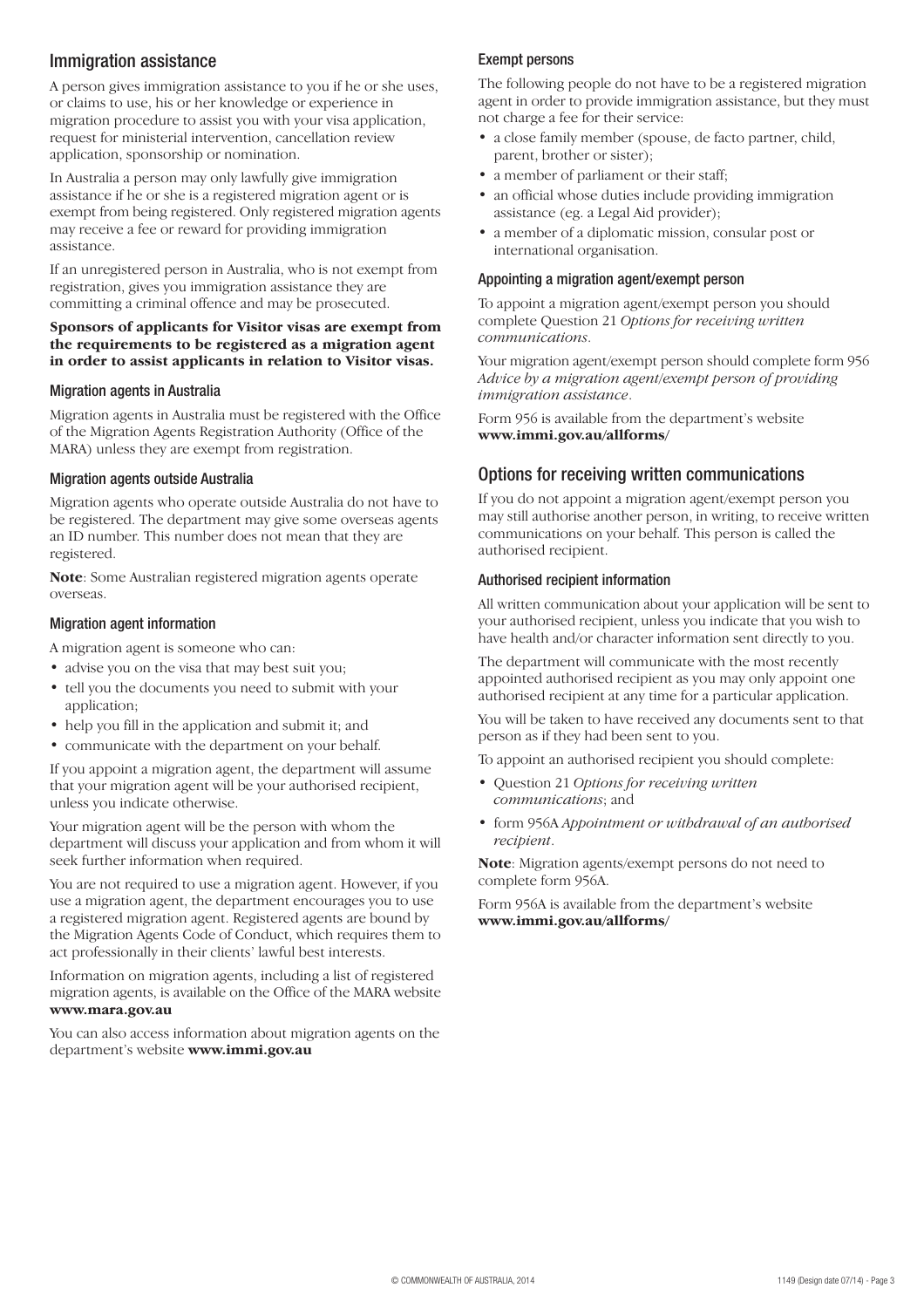### Consent to communicate electronically

The department may use a range of means to communicate with you. However, electronic means such as fax or email will only be used if you indicate your agreement to receiving communication in this way.

To process your application the department may need to communicate with you about sensitive information, for example, health, police checks, financial viability and personal relationships. Electronic communications, unless adequately encrypted, are not secure and may be viewed by others or interfered with.

If you agree to the department communicating with you by electronic means, the details you provide will only be used by the department for the purpose for which you have provided them, unless there is a legal obligation or necessity to use them for another purpose, or you have consented to use for another purpose. They will not be added to any mailing list.

The Australian Government accepts no responsibility for the security or integrity of any information sent to the department over the internet or by other electronic means.

If you authorise another person to receive documents on your behalf and they wish to be contacted electronically, their signature is required on form 956 or 956A to indicate their consent to this form of communication.

**Note**: Electronic communication is the fastest means of communication available and the department prefers to communicate electronically because this results in faster processing.

## Important information about privacy

Your personal information is protected by law, including the *Privacy Act 1988*. Important information about the collection, use and disclosure (to other agencies and third parties, including overseas entities) of your personal information, including sensitive information, is contained in form 1442i *Privacy notice*. Form 1442i is available from the department's website **www.immi.gov.au/allforms/** or offices of the department. You should ensure that you read and understand form 1442i before completing this form.

## *Home page* **www.immi.gov.au**

*General enquiry line*

Telephone **131 881** during business hours in Australia to speak to an operator (recorded information available outside these hours). If you are outside Australia, please contact your nearest Australian mission.

*Please keep these information pages for your reference*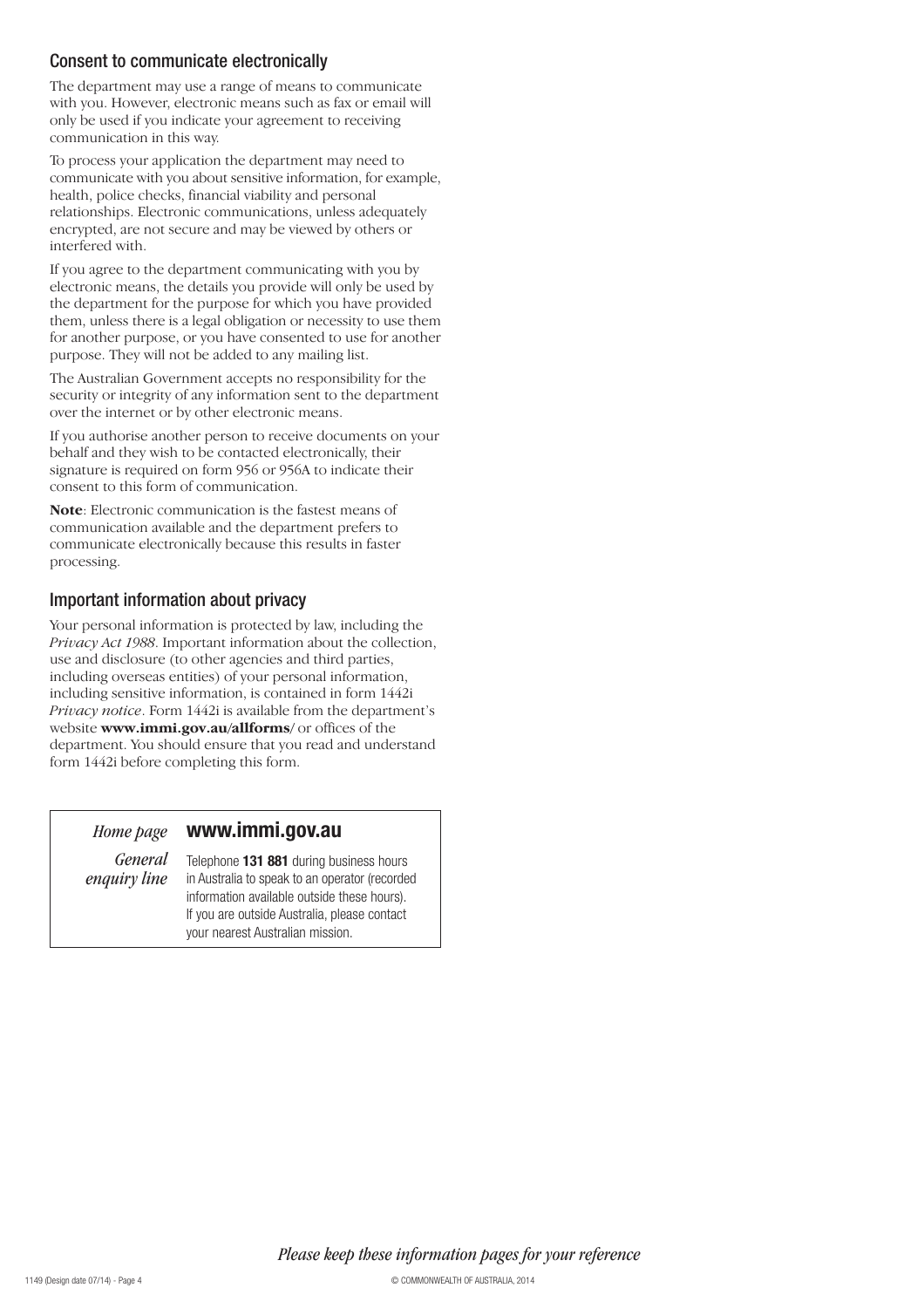

#### **Australian Government**

#### **Department of Immigration** and Border Protection

# **Application for sponsorship for Sponsored Family Visitors**

Tick where applicable  $\sqrt{\sqrt{ }}$ Please use a pen, and write neatly in English using BLOCK LETTERS.

## *Sponsorship details*

Have you previously sponsored a visitor as a short stay sponsored visitor or a sponsored family visitor, and that visitor is still in Australia? **1**

Have you previously sponsored a visitor as a short stay sponsored visitor or a sponsored family visitor, and that visitor did not comply with the conditions of their visa? **2**

Yes

You may wish to seek advice from the  $\mathbf{L}$ department before lodging this application.

Give details of the visa applicant(s) you are sponsoring as sponsored family visitor(s) **3**

| <b>Applicant 1</b>                                    |                                                                                    |                                                        |
|-------------------------------------------------------|------------------------------------------------------------------------------------|--------------------------------------------------------|
| Family name                                           |                                                                                    |                                                        |
| Given names                                           |                                                                                    |                                                        |
| Sex                                                   | Male<br>Female<br>DAY<br><b>MONTH</b><br><b>YEAR</b>                               |                                                        |
| Date of birth                                         |                                                                                    |                                                        |
| Country of birth                                      |                                                                                    |                                                        |
| Relationship status<br>Married<br>Engaged<br>De facto | Separated<br>Divorced<br>Widowed                                                   | Never married or<br>been in a de facto<br>relationship |
| Details from passport<br>Passport number              |                                                                                    |                                                        |
| Country of passport                                   |                                                                                    |                                                        |
| Date of issue<br>Date of expiry                       | YEAR<br>DAY<br><b>MONTH</b>                                                        |                                                        |
|                                                       | Issuing authority/Place of issue as shown in their passport                        |                                                        |
|                                                       | The passport should be valid for the period of stay they are applying for.         |                                                        |
|                                                       | Are you related to this visa applicant?                                            |                                                        |
| N <sub>0</sub>                                        | What is your government position?<br>(eg. Member of Parliament, Mayor)             |                                                        |
|                                                       | Go to next Applicant (if applicable)                                               |                                                        |
| Yes                                                   | What is your relationship to this visa applicant?<br>(eg. brother, sister, parent) |                                                        |
| this applicant?                                       | What documents are you providing as evidence of your relationship to               |                                                        |

(eg. marriage certificate or birth certificate etc.)

Please attach certified copies of certificates of the relationship including any translations.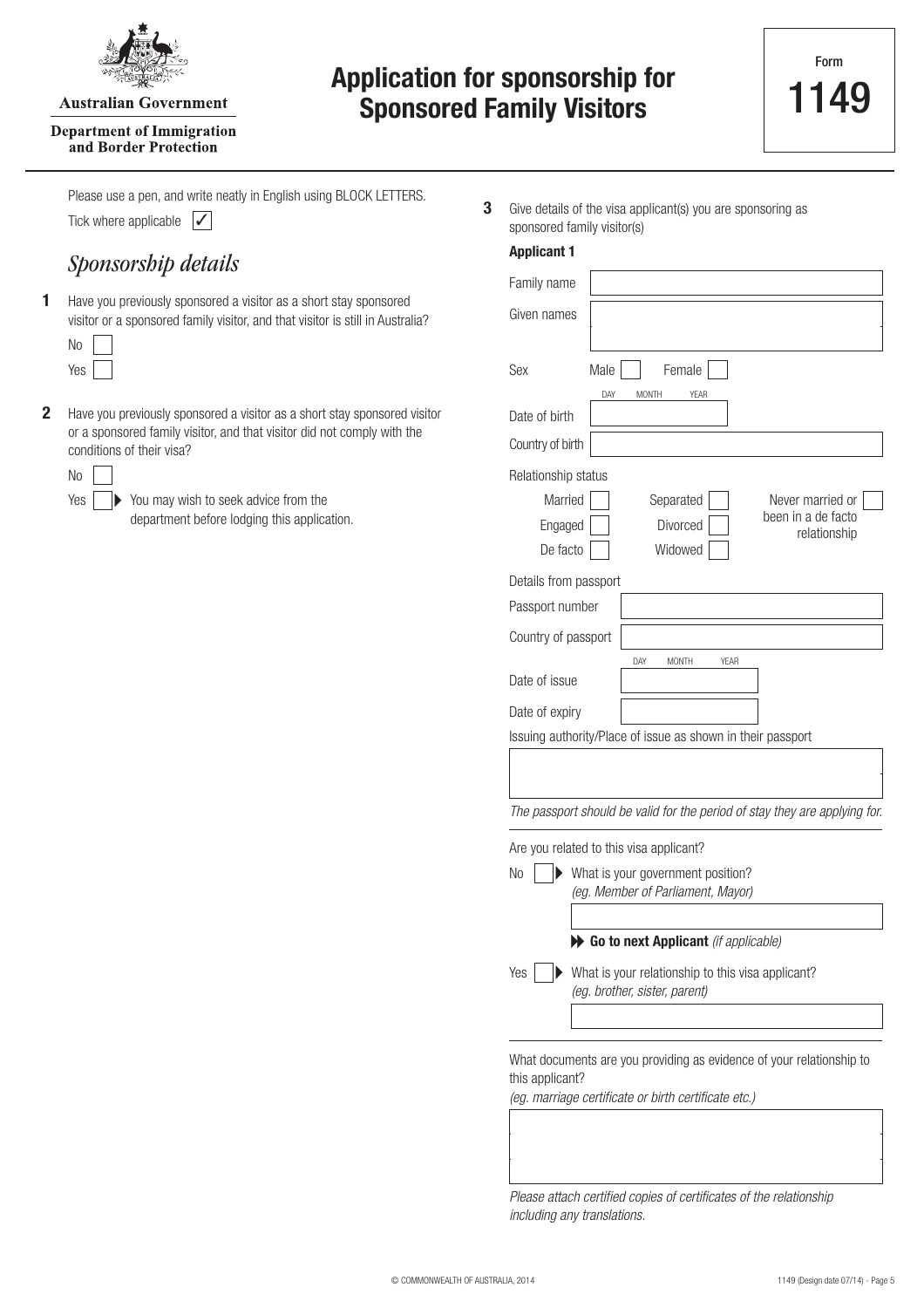## **Applicant 2**

| Family name                                                                               | Family name                                    |  |
|-------------------------------------------------------------------------------------------|------------------------------------------------|--|
| Given names                                                                               | Given names                                    |  |
|                                                                                           |                                                |  |
| Sex<br>Male<br>Female                                                                     | Sex<br>Male                                    |  |
| DAY<br><b>YEAR</b><br><b>MONTH</b>                                                        | DAY<br>M                                       |  |
| Date of birth                                                                             | Date of birth                                  |  |
| Country of birth                                                                          | Country of birth                               |  |
| Relationship status                                                                       | Relationship status                            |  |
| Married<br>Separated<br>Never married or<br>been in a de facto                            | Married                                        |  |
| Engaged<br>Divorced<br>relationship                                                       | Engaged                                        |  |
| De facto<br>Widowed                                                                       | De facto                                       |  |
| Details from passport                                                                     | Details from passport                          |  |
| Passport number                                                                           | Passport number                                |  |
| Country of passport                                                                       | Country of passport                            |  |
| DAY<br><b>MONTH</b><br><b>YEAR</b>                                                        | DA <sup></sup>                                 |  |
| Date of issue                                                                             | Date of issue                                  |  |
| Date of expiry                                                                            | Date of expiry                                 |  |
| Issuing authority/Place of issue as shown in their passport                               | Issuing authority/Place of                     |  |
|                                                                                           |                                                |  |
|                                                                                           |                                                |  |
| The passport should be valid for the period of stay they are applying for.                | The passport should be va                      |  |
| Are you related to this visa applicant?                                                   | Are you related to this visa                   |  |
| What is your government position?<br>No                                                   | N <sub>o</sub><br>What is your o               |  |
| (eg. Member of Parliament, Mayor)                                                         | (eg. Member                                    |  |
| Go to next Applicant (if applicable)                                                      | $\blacktriangleright$ Go to nex                |  |
|                                                                                           |                                                |  |
| What is your relationship to this visa applicant?<br>Yes<br>(eg. brother, sister, parent) | Yes<br>What is your r<br>(eg. brother, s.      |  |
|                                                                                           |                                                |  |
|                                                                                           |                                                |  |
| What documents are you providing as evidence of your relationship to                      | What documents are you                         |  |
| this applicant?<br>(eg. marriage certificate or birth certificate etc.)                   | this applicant?<br>(eg. marriage certificate o |  |
|                                                                                           |                                                |  |
|                                                                                           |                                                |  |
|                                                                                           |                                                |  |

Please attach certified copies of certificates of the relationship including any translations.

#### **Applicant 3**

| Family name                                                                                                                                     |                                                                            |
|-------------------------------------------------------------------------------------------------------------------------------------------------|----------------------------------------------------------------------------|
| Given names                                                                                                                                     |                                                                            |
|                                                                                                                                                 |                                                                            |
| Female<br>Sex<br>Male                                                                                                                           |                                                                            |
| DAY<br><b>MONTH</b><br>Date of birth                                                                                                            | <b>YEAR</b>                                                                |
| Country of birth                                                                                                                                |                                                                            |
| Relationship status<br>Married<br>Separated<br>Divorced<br>Engaged<br>De facto<br>Widowed                                                       | Never married or<br>been in a de facto<br>relationship                     |
| Details from passport<br>Passport number                                                                                                        |                                                                            |
| Country of passport                                                                                                                             |                                                                            |
| DAY<br><b>MONTH</b><br>Date of issue                                                                                                            | <b>YEAR</b>                                                                |
| Date of expiry                                                                                                                                  |                                                                            |
| Issuing authority/Place of issue as shown in their passport                                                                                     |                                                                            |
|                                                                                                                                                 |                                                                            |
|                                                                                                                                                 | The passport should be valid for the period of stay they are applying for. |
| Are you related to this visa applicant?                                                                                                         |                                                                            |
| No<br>What is your government position?<br>(eg. Member of Parliament, Mayor)                                                                    |                                                                            |
| Go to next Applicant (if applicable)                                                                                                            |                                                                            |
| What is your relationship to this visa applicant?<br>Yes<br>(eg. brother, sister, parent)                                                       |                                                                            |
|                                                                                                                                                 |                                                                            |
| What documents are you providing as evidence of your relationship to<br>this applicant?<br>(eg. marriage certificate or birth certificate etc.) |                                                                            |

Please attach certified copies of certificates of the relationship including any translations.

 $\overline{\phantom{a}}$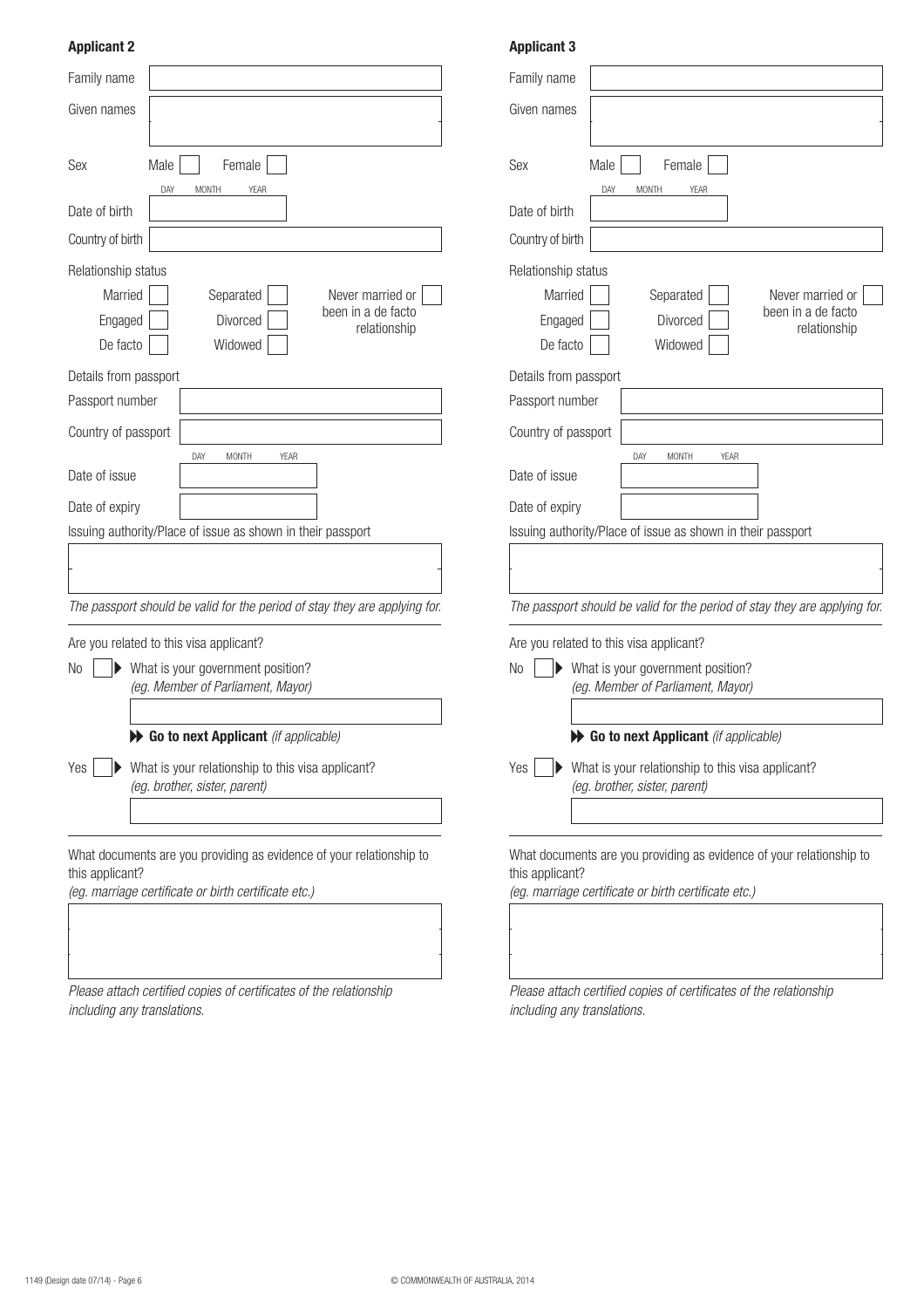## **Applicant 4**

| Family name                                                                               | Family name                    |
|-------------------------------------------------------------------------------------------|--------------------------------|
| Given names                                                                               | Given names                    |
| Sex<br>Female<br>Male                                                                     | Sex                            |
| DAY<br><b>MONTH</b><br><b>YEAR</b>                                                        |                                |
| Date of birth                                                                             | Date of birth                  |
| Country of birth                                                                          | Country of birl                |
| Relationship status                                                                       | Relationship                   |
| Married<br>Separated<br>Never married or<br>been in a de facto                            | Marrie                         |
| Divorced<br>Engaged<br>relationship                                                       | Engage                         |
| De facto<br>Widowed                                                                       | De fact                        |
| Details from passport                                                                     | Details from                   |
| Passport number                                                                           | Passport nun                   |
| Country of passport                                                                       | Country of pa                  |
| DAY<br><b>MONTH</b><br><b>YEAR</b><br>Date of issue                                       | Date of issue                  |
| Date of expiry                                                                            | Date of expir                  |
| Issuing authority/Place of issue as shown in their passport                               | Issuing autho                  |
|                                                                                           |                                |
|                                                                                           |                                |
| The passport should be valid for the period of stay they are applying for.                | The passport                   |
| Are you related to this visa applicant?                                                   | Are you relat                  |
| What is your government position?<br>N <sub>o</sub>                                       | N <sub>o</sub>                 |
| (eg. Member of Parliament, Mayor)                                                         |                                |
|                                                                                           |                                |
| Go to next Applicant (if applicable)                                                      |                                |
| Yes<br>What is your relationship to this visa applicant?<br>(eg. brother, sister, parent) | Yes                            |
|                                                                                           |                                |
|                                                                                           |                                |
| What documents are you providing as evidence of your relationship to                      | What docum                     |
| this applicant?<br>(eg. marriage certificate or birth certificate etc.)                   | this applican<br>(eg. marriage |
|                                                                                           |                                |
|                                                                                           |                                |
|                                                                                           |                                |

Please attach certified copies of certificates of the relationship including any translations.

### **Applicant 5**

| Family name                                                                                                                                         |
|-----------------------------------------------------------------------------------------------------------------------------------------------------|
| Given names                                                                                                                                         |
|                                                                                                                                                     |
| Male<br>Female<br>Sex                                                                                                                               |
| DAY<br><b>MONTH</b><br><b>YEAR</b><br>Date of birth                                                                                                 |
| Country of birth                                                                                                                                    |
|                                                                                                                                                     |
| Relationship status<br>Married<br>Separated<br>Never married or<br>been in a de facto<br>Divorced<br>Engaged<br>relationship<br>Widowed<br>De facto |
| Details from passport                                                                                                                               |
| Passport number                                                                                                                                     |
| Country of passport                                                                                                                                 |
| YEAR<br>DAY<br><b>MONTH</b><br>Date of issue                                                                                                        |
| Date of expiry                                                                                                                                      |
| Issuing authority/Place of issue as shown in their passport                                                                                         |
|                                                                                                                                                     |
| The passport should be valid for the period of stay they are applying for.                                                                          |
| Are you related to this visa applicant?                                                                                                             |
| No<br>▶ What is your government position?<br>(eg. Member of Parliament, Mayor)                                                                      |
| Go to next Applicant (if applicable)                                                                                                                |
| Yes<br>What is your relationship to this visa applicant?<br>(eg. brother, sister, parent)                                                           |
| What documents are you providing as evidence of your relationship to<br>this applicant?<br>(eg. marriage certificate or birth certificate etc.)     |

Please attach certified copies of certificates of the relationship including any translations.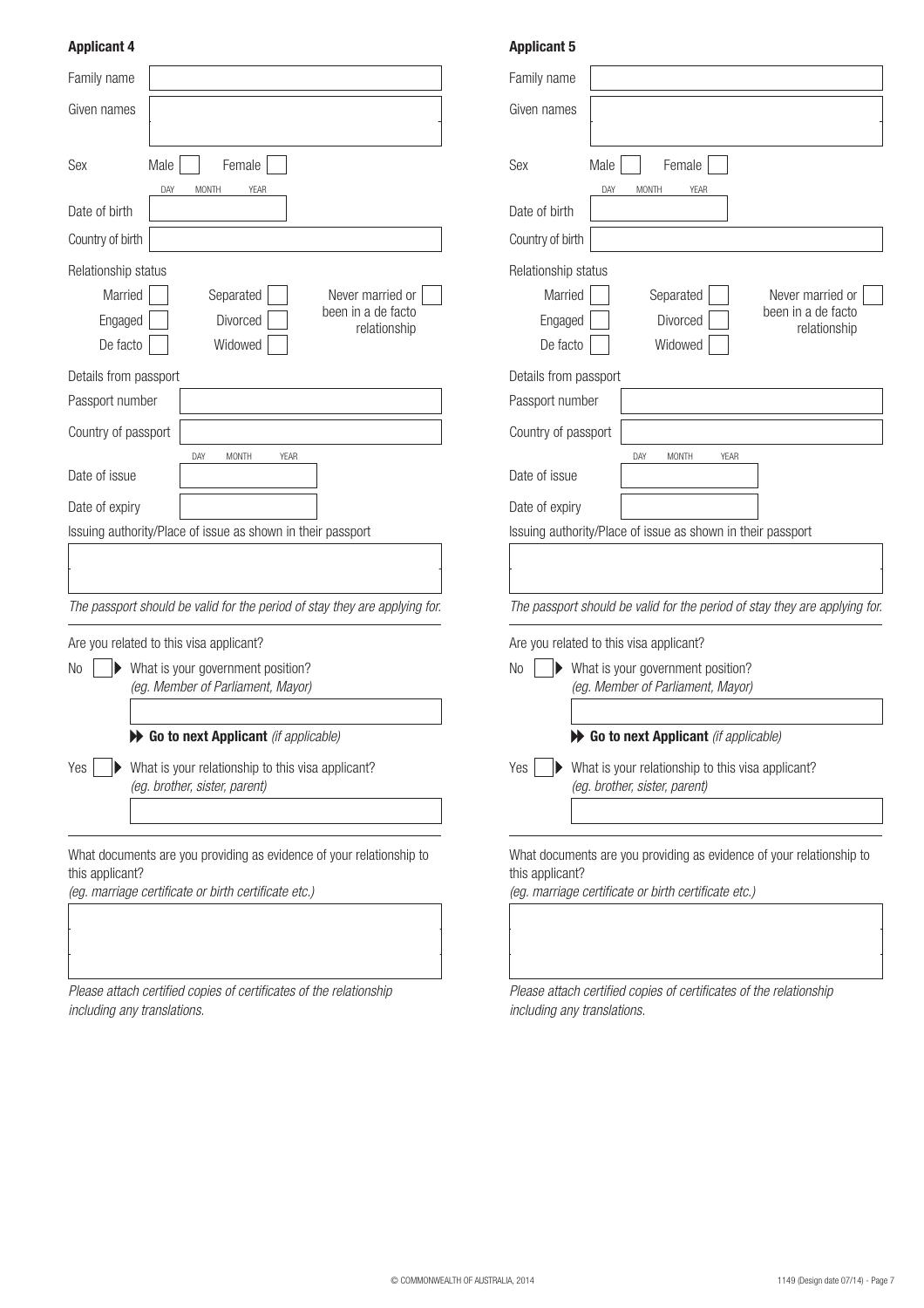#### **Applicant 6**

| Family name                    |                                                                                                                              | Family name                                  |
|--------------------------------|------------------------------------------------------------------------------------------------------------------------------|----------------------------------------------|
| Given names                    |                                                                                                                              | Given names                                  |
|                                |                                                                                                                              |                                              |
| Sex                            | Male<br>Female                                                                                                               | Sex                                          |
| Date of birth                  | DAY<br><b>MONTH</b><br><b>YEAR</b>                                                                                           | Date of birth                                |
| Country of birth               |                                                                                                                              | Country of birl                              |
| Relationship status            |                                                                                                                              | Relationship                                 |
| Married<br>Engaged<br>De facto | Separated<br>Never married or<br>been in a de facto<br>Divorced<br>relationship<br>Widowed                                   | Marrie<br>Engage<br>De fact                  |
| Details from passport          |                                                                                                                              | Details from                                 |
| Passport number                |                                                                                                                              | Passport nun                                 |
| Country of passport            |                                                                                                                              | Country of pa                                |
| Date of issue                  | DAY<br><b>MONTH</b><br>YEAR                                                                                                  | Date of issue                                |
| Date of expiry                 |                                                                                                                              | Date of expir                                |
|                                | Issuing authority/Place of issue as shown in their passport                                                                  | Issuing autho                                |
|                                |                                                                                                                              |                                              |
|                                | The passport should be valid for the period of stay they are applying for.                                                   | The passpon                                  |
|                                | Are you related to this visa applicant?                                                                                      | Are you relat                                |
| No                             | What is your government position?                                                                                            | No                                           |
|                                | (eg. Member of Parliament, Mayor)                                                                                            |                                              |
|                                | Go to next Applicant (if applicable)                                                                                         |                                              |
| Yes                            | What is your relationship to this visa applicant?<br>(eg. brother, sister, parent)                                           | Yes                                          |
| this applicant?                | What documents are you providing as evidence of your relationship to<br>(eg. marriage certificate or birth certificate etc.) | What docum<br>this applican<br>(eg. marriage |
|                                |                                                                                                                              |                                              |

Please attach certified copies of certificates of the relationship including any translations.

#### **Applicant 7**

| Family name                                                          |                                                                            |  |  |  |
|----------------------------------------------------------------------|----------------------------------------------------------------------------|--|--|--|
| Given names                                                          |                                                                            |  |  |  |
|                                                                      |                                                                            |  |  |  |
| Sex                                                                  | Female<br>Male                                                             |  |  |  |
|                                                                      | DAY<br><b>MONTH</b><br><b>YEAR</b>                                         |  |  |  |
| Date of birth                                                        |                                                                            |  |  |  |
| Country of birth                                                     |                                                                            |  |  |  |
| Relationship status                                                  |                                                                            |  |  |  |
| Married                                                              | Separated<br>Never married or                                              |  |  |  |
| Engaged                                                              | been in a de facto<br>Divorced<br>relationship                             |  |  |  |
| De facto                                                             | Widowed                                                                    |  |  |  |
| Details from passport                                                |                                                                            |  |  |  |
| Passport number                                                      |                                                                            |  |  |  |
| Country of passport                                                  |                                                                            |  |  |  |
|                                                                      | <b>YEAR</b><br>DAY<br>MONTH                                                |  |  |  |
| Date of issue                                                        |                                                                            |  |  |  |
| Date of expiry                                                       |                                                                            |  |  |  |
|                                                                      | Issuing authority/Place of issue as shown in their passport                |  |  |  |
|                                                                      |                                                                            |  |  |  |
|                                                                      |                                                                            |  |  |  |
|                                                                      | The passport should be valid for the period of stay they are applying for. |  |  |  |
|                                                                      | Are you related to this visa applicant?                                    |  |  |  |
| No                                                                   | What is your government position?                                          |  |  |  |
|                                                                      | (eg. Member of Parliament, Mayor)                                          |  |  |  |
|                                                                      |                                                                            |  |  |  |
|                                                                      | Go to Question 4                                                           |  |  |  |
| Yes                                                                  | What is your relationship to this visa applicant?                          |  |  |  |
|                                                                      | (eg. brother, sister, parent)                                              |  |  |  |
|                                                                      |                                                                            |  |  |  |
| What documents are you providing as evidence of your relationship to |                                                                            |  |  |  |
| this applicant?                                                      |                                                                            |  |  |  |
|                                                                      | (eg. marriage certificate or birth certificate etc.)                       |  |  |  |
|                                                                      |                                                                            |  |  |  |
|                                                                      |                                                                            |  |  |  |

Please attach certified copies of certificates of the relationship including any translations.

Details of any further applicants should be attached on a separate sheet of paper.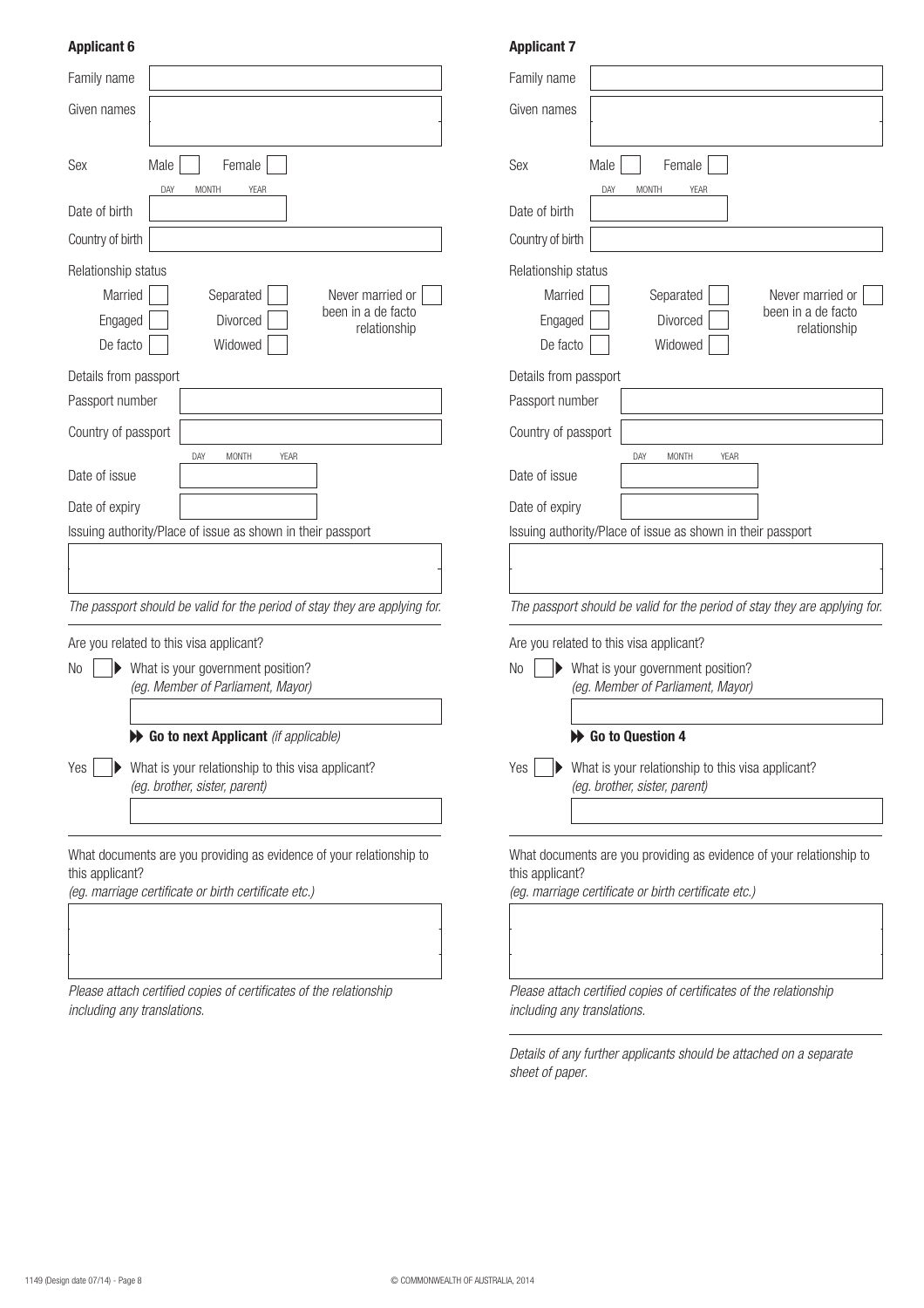| 4 |     |                              | Have you previously sponsored any visitors? |                | Family name<br>4.                                                                                               |
|---|-----|------------------------------|---------------------------------------------|----------------|-----------------------------------------------------------------------------------------------------------------|
|   | No  |                              |                                             |                | Given names                                                                                                     |
|   | Yes | Give details                 |                                             |                | Relationship                                                                                                    |
|   | 1.  | Family name                  |                                             |                | Sex<br>Female<br>Male                                                                                           |
|   |     | Given names                  |                                             |                | <b>MONTH</b><br>YEAR<br>DAY                                                                                     |
|   |     | Relationship                 |                                             |                | Date of birth                                                                                                   |
|   |     | Sex                          | Male<br>Female                              |                | Country of birth                                                                                                |
|   |     |                              | <b>MONTH</b><br>DAY<br>YEAR                 |                | Purpose of stay in Australia                                                                                    |
|   |     | Date of birth                |                                             |                |                                                                                                                 |
|   |     | Country of birth             |                                             |                | DAY<br>MONTH<br>YEAR                                                                                            |
|   |     | Purpose of stay in Australia |                                             |                | Date of arrival                                                                                                 |
|   |     |                              |                                             |                | Date of departure                                                                                               |
|   |     | Date of arrival              | DAY<br><b>MONTH</b><br>YEAR                 |                | Details of any further sponsorships should be attached on a separate                                            |
|   |     | Date of departure            |                                             |                | sheet of paper.                                                                                                 |
|   |     |                              |                                             |                |                                                                                                                 |
|   | 2.  | Family name                  |                                             |                | Your personal details                                                                                           |
|   |     | Given names                  |                                             | 5              | Your full name                                                                                                  |
|   |     | Relationship                 |                                             |                | Family name                                                                                                     |
|   |     | Sex                          | Male<br>Female                              |                | Given names                                                                                                     |
|   |     |                              | DAY<br><b>MONTH</b><br>YEAR                 |                |                                                                                                                 |
|   |     | Date of birth                |                                             | 6              | Have you been known by any other names?<br>(including name at birth, previous married names, legal name change, |
|   |     | Country of birth             |                                             |                | aliases)                                                                                                        |
|   |     | Purpose of stay in Australia |                                             |                | No                                                                                                              |
|   |     |                              |                                             |                | Give details<br>Yes                                                                                             |
|   |     | Date of arrival              | DAY<br>MONTH<br><b>YEAR</b>                 |                |                                                                                                                 |
|   |     | Date of departure            |                                             |                |                                                                                                                 |
|   |     |                              |                                             | $\overline{7}$ | Sex<br>Male<br>Female                                                                                           |
|   | 3.  | Family name                  |                                             |                | DAY<br>MONTH<br>YEAR                                                                                            |
|   |     | Given names                  |                                             | 8              | Date of birth                                                                                                   |
|   |     | Relationship                 |                                             | 9              | Place of birth                                                                                                  |
|   |     | Sex                          | Male<br>Female                              |                | Town or city                                                                                                    |
|   |     |                              | DAY<br><b>MONTH</b><br>YEAR                 |                | Country                                                                                                         |
|   |     | Date of birth                |                                             |                |                                                                                                                 |
|   |     | Country of birth             |                                             |                |                                                                                                                 |
|   |     | Purpose of stay in Australia |                                             |                |                                                                                                                 |
|   |     |                              |                                             |                |                                                                                                                 |
|   |     | Date of arrival              | <b>MONTH</b><br>YEAR<br>DAY                 |                |                                                                                                                 |
|   |     | Date of departure            |                                             |                |                                                                                                                 |
|   |     |                              |                                             |                |                                                                                                                 |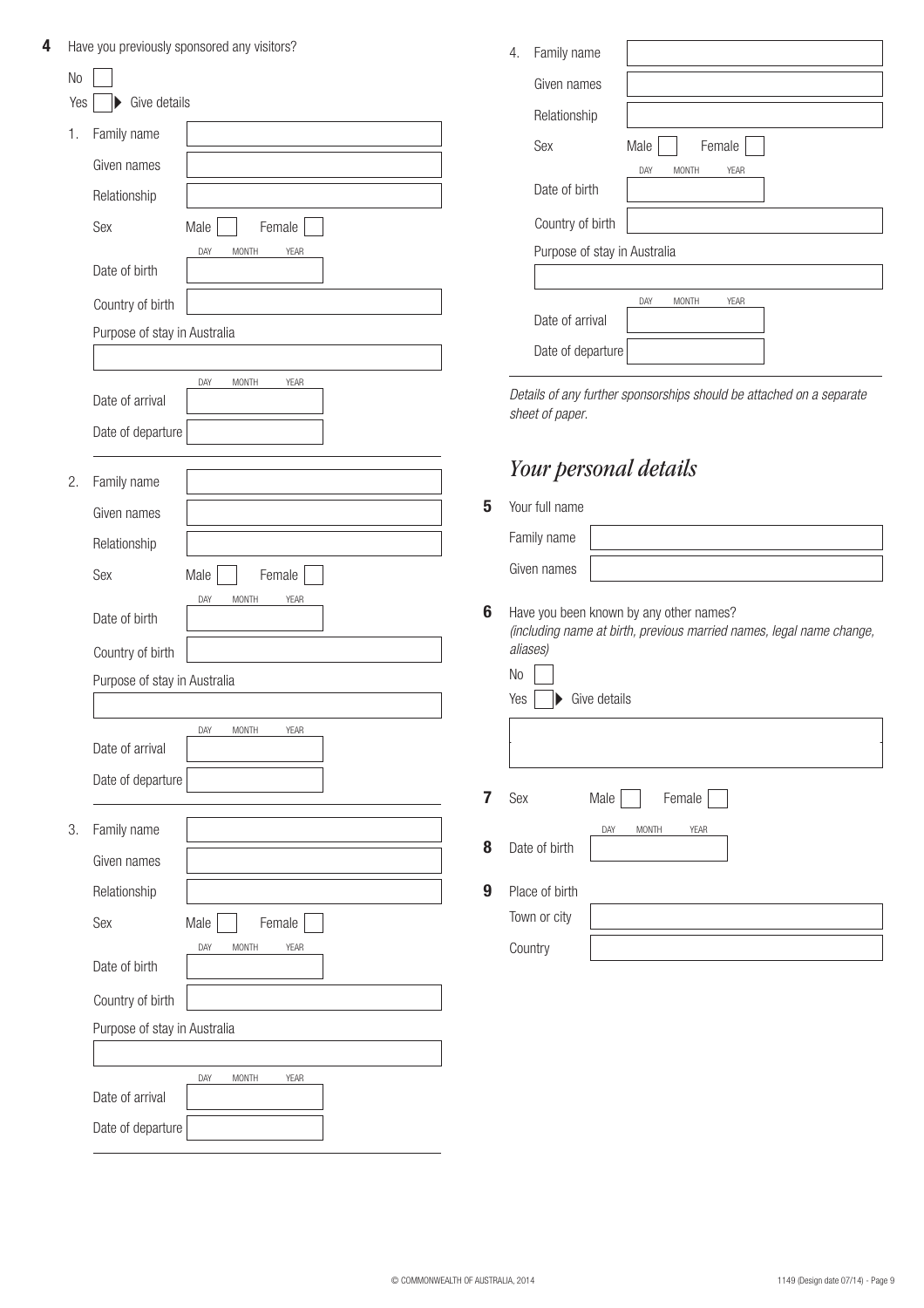Your current residential address in Australia **10**

**Note**: A post office box address is not acceptable as a residential address.

| POSTCODE |  |
|----------|--|
|          |  |

Address for correspondence

(If the same as your residential address, write 'AS ABOVE')

| POSTCODE |  |
|----------|--|
|          |  |

**Note**: Correct address is important for mailing of any security bond request, and thus to ensure visa application is processed in as timely a manner as possible.

**11** Your telephone numbers

| Office hours | (AREA CODE |  |
|--------------|------------|--|
| After hours  | (AREA CODE |  |
| Mobile/cell  |            |  |

12 Do you agree to the department communicating with you by fax, email or other electronic means?

| No            |                               |  |  |
|---------------|-------------------------------|--|--|
| Yes           | $\triangleright$ Give details |  |  |
| Fax number    | (AREA CODE                    |  |  |
| Email address |                               |  |  |
|               |                               |  |  |

**13** Passport details

|    | Passport number                                            |     |              |             |  |
|----|------------------------------------------------------------|-----|--------------|-------------|--|
|    | Country of passport                                        |     |              |             |  |
|    |                                                            | DAY | <b>MONTH</b> | <b>YEAR</b> |  |
|    | Date of issue                                              |     |              |             |  |
|    | Date of expiry                                             |     |              |             |  |
|    | Issuing authority/Place of issue as shown in your passport |     |              |             |  |
|    |                                                            |     |              |             |  |
|    |                                                            |     |              |             |  |
|    |                                                            |     |              |             |  |
| 14 | Country of citizenship as shown in your passport           |     |              |             |  |
|    |                                                            |     |              |             |  |
|    |                                                            |     |              |             |  |

15 Are there documents that you can provide as evidence of your citizenship or permanent residence?

(eg. Australian citizenship certificate and number, Australian passport and number, a permanent resident visa and number or Australian birth certificate and number)

| <b>No</b>                                 |
|-------------------------------------------|
| Yes<br>$\blacktriangleright$ Give details |
|                                           |
|                                           |
|                                           |
|                                           |

Please attach certified copies of certificates of your citizenship or evidence of your permanent residence including any translations.

## *Employment status*

**16** What is your employment status?

|                | Employed/self employed                                     |
|----------------|------------------------------------------------------------|
|                | Name of employer/business                                  |
|                | Employer/business address                                  |
|                |                                                            |
|                | POSTCODE                                                   |
|                | Phone number                                               |
| (AREA CODE     | $\lambda$                                                  |
|                | Position you hold                                          |
|                |                                                            |
|                | How long have you been employed by this employer/business? |
| Years          | Months                                                     |
|                | Are you self employed?                                     |
| N <sub>o</sub> |                                                            |
| Yes            | Your ABN/ACN/ARBN                                          |
|                |                                                            |
|                | Please provide a copy of your business                     |
|                | registration certificate                                   |
| Retired        | DAY<br><b>YEAR</b><br><b>MONTH</b>                         |
|                | Date of retirement                                         |
|                | Details of your last employment                            |
|                |                                                            |
|                |                                                            |
|                |                                                            |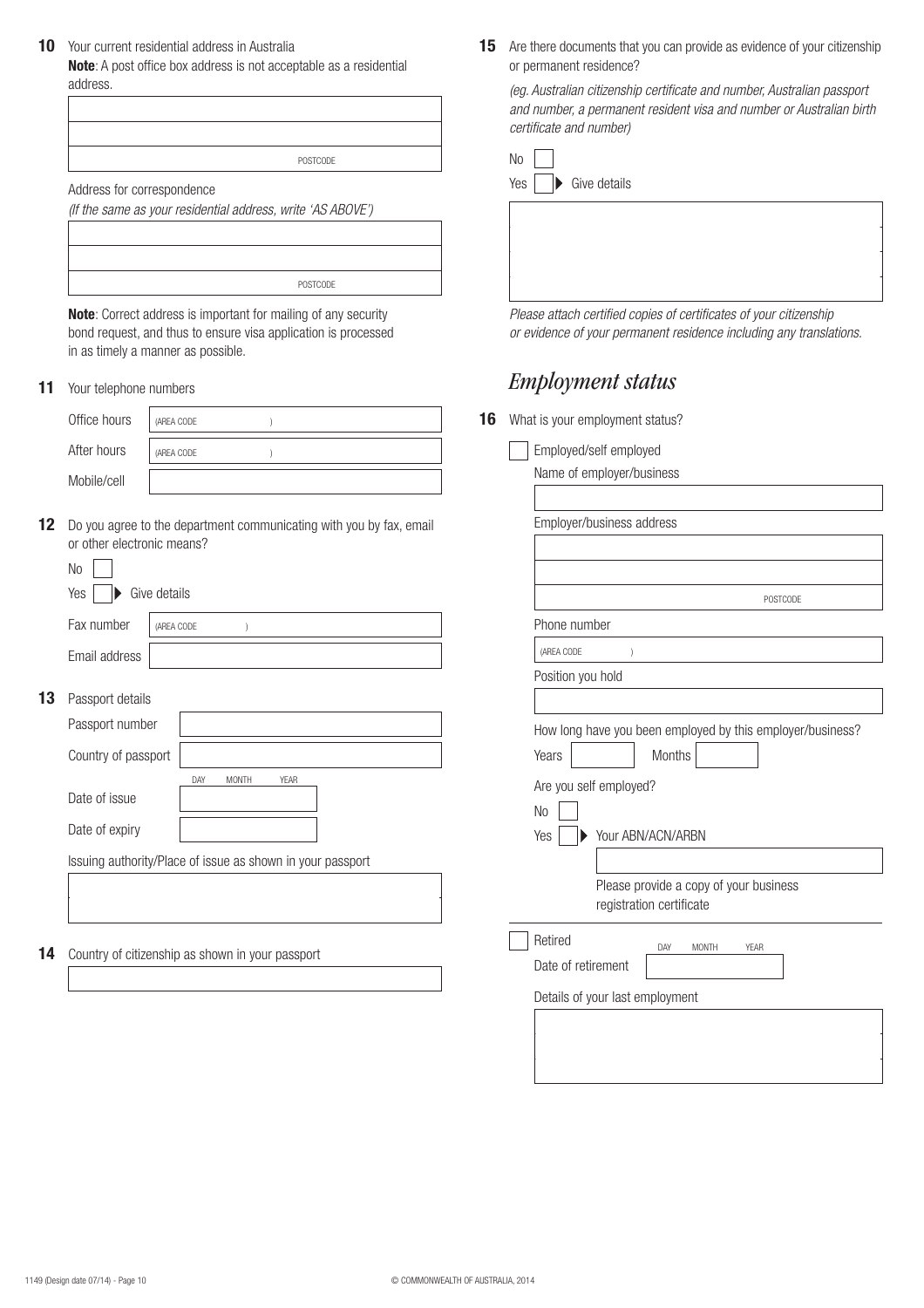| Student                                              |
|------------------------------------------------------|
| Your current course                                  |
|                                                      |
|                                                      |
| Name of educational institution                      |
|                                                      |
|                                                      |
| How long have you been studying at this institution? |
| Months<br>Years                                      |
| Other - please give details                          |
|                                                      |
|                                                      |
|                                                      |
| Unemployed                                           |
| Explain why you are unemployed                       |
|                                                      |
|                                                      |
| Give details of your last employment                 |
|                                                      |
|                                                      |
|                                                      |

## *Assistance with this form*

**17** Did you receive assistance in completing this form?

| Go to Question 21<br>No                                   |
|-----------------------------------------------------------|
| Please give details of the person who assisted you<br>Yes |
| Other<br>Miss<br>Mrs<br>Title:<br>Mr<br>Ms                |
| Family name                                               |
| Given names                                               |
| Address                                                   |
|                                                           |
|                                                           |
| <b>POSTCODE</b>                                           |
| Telephone number or daytime contact                       |
| COUNTRY CODE<br>AREA CODE<br><b>NUMBER</b>                |
| Office hours<br>) (                                       |

|    | Mobile/cell |                                                                           |
|----|-------------|---------------------------------------------------------------------------|
|    |             |                                                                           |
| 18 |             | Is the person an agent registered with the Office of the Migration Agents |

|    | Registration Authority (Office of the MARA)? |  |  |
|----|----------------------------------------------|--|--|
| No |                                              |  |  |
|    | Yes <b>Co to Question 21</b>                 |  |  |

**19** Is the person/agent in Australia?

|  |  | $\mathsf{No}$   $\blacktriangleright$ Go to Question 21 |  |
|--|--|---------------------------------------------------------|--|
|  |  |                                                         |  |

## *Options for receiving written communications*

All written communications about this application should be sent to: **21** (Tick one box only)

| Sponsor                 | All written communications will be sent to                                            |
|-------------------------|---------------------------------------------------------------------------------------|
| 0R                      | the address for communications that you<br>have provided in this form.                |
| Authorised<br>recipient | You should complete form 956A Appointment<br>or withdrawal of an authorised recipient |
| 0R                      |                                                                                       |
| Migration agent         | Your migration agent/exempt person should                                             |
| 0R                      | complete form 956 Advice by a migration<br>agent/exempt person of providing           |
| Exempt person           | <i>immigration assistance</i>                                                         |

# *Sponsorship undertaking for a sponsored family visitor*

**WARNING**: Giving false or misleading information is a serious offence.

- **22** I agree to accept responsibility for:
	- all financial obligations to the Commonwealth incurred by those I am sponsoring arising out of the applicant's stay in Australia; and
	- unless the Minister decides otherwise, compliance by those I am sponsoring with the conditions under which they may be allowed to enter Australia.

I understand that the following visa conditions will be imposed on the visa:

- the visitor must not work in Australia;
- the visitor cannot apply for a further stay in Australia;**<sup>1</sup>**
- the visitor must not remain in Australia after the expiry of the period of stay of the visa on which they enter Australia;
- the visitor must not engage, for more than 3 months, in any studies or training while in Australia.

I understand that any breach of the above visa conditions will prevent me from being approved as a sponsor for 5 years.**<sup>2</sup>**

- **<sup>1</sup>** Except in limited circumstances which are outside their control, or to engage Australia's protection obligations under the 1951 Convention Relating to the Status of Refugees.
- **<sup>2</sup>** Except if the breach was of condition 8531 (must not remain in Australia after the expiry of the period of stay of the visa on which they entered Australia) and I can satisfy the department that my visitor breached this condition due to circumstances that:
	- were beyond their control; and
	- arose after their arrival in Australia.

**20** Did you pay the person/agent and/or give a gift for this assistance?

| I |  |
|---|--|
|   |  |

Yes |